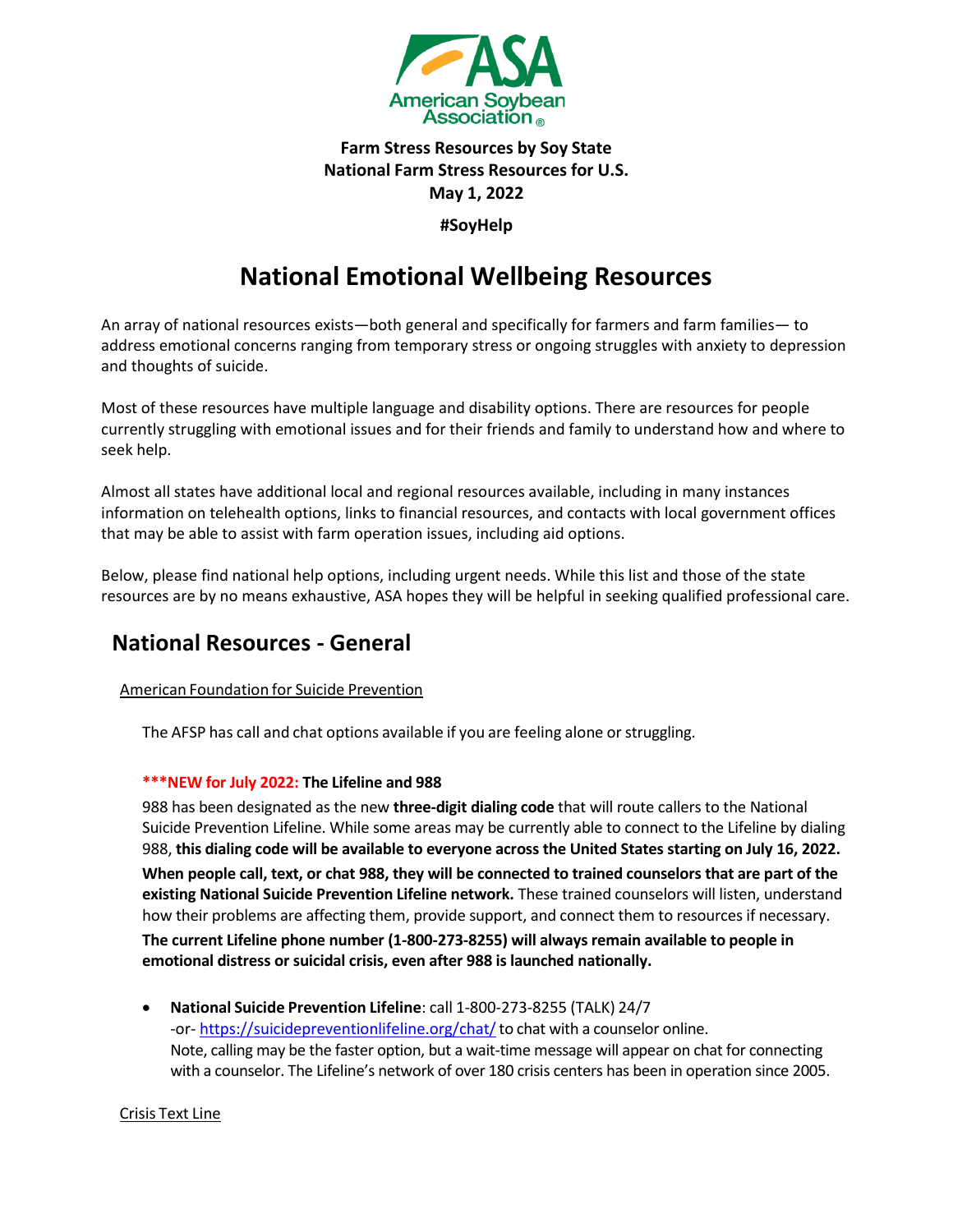Those who are uncomfortable with speaking on the phone can text HOME or *any opening word* to **741741**  to speak with a trained crisis counselor at Crisis Text Line.

#### Mental Health America

Not an emergency but just need to talk? [Find a "warmline" in your state](https://screening.mhanational.org/content/need-talk-someone-warmlines/)

- [MHA](https://www.mhanational.org/) is dedicated to addressing the needs of those living with mental illness and promoting the overall mental health of all Americans.
- Take the MHA **3-minute screening tool** and progress monitor for depression, anxiety, PTSD and bipolar disorder. [Get Started](http://www.mentalhealthamerica.net/mental-health-screening-tools?ref=MHAIndy)
- Access the MHA support [community](https://www.inspire.com/groups/mental-health-america/) through Inspire, which enables individuals to connect on a variety of issues and topics related to mental health.
- Skim resources for finding therapy [here.](https://www.mhanational.org/finding-therapy)

#### Minority-owned resources for all persons

**Shine App**, a daily wellness [app](https://join.shinetext.com/) that can help you struggle less with anxiety. **Shine Podcast**, "[Friends with Mental Health Benefits](https://podcasts.apple.com/us/podcast/friends-with-mental-health-benefits/id1617166621)"

Substance Abuse and Mental Health Services [Administration](https://www.samhsa.gov/) of the U.S. Department of Health & Human Services

- SAMHSA's **National Helpline 1-800-662-HELP (4357)** or TTY: 1-800-487-4889 for deaf, speech impaired, hard of hearing - is known as the Treatment Referral Routing Service. This Helpline provides 24-hour free and confidential treatment referral and information about mental and/or substance use disorders, prevention, and recovery in English and Spanish.
- Again, the **National Suicide Prevention Lifeline 1-800-273-TALK (8255)** TTY: 1-800-799-4889 is a 24-hour, toll-free, confidential suicide prevention hotline available to anyone in suicidal crisis or emotional distress. Your call is routed to the nearest crisis center in the national network of more than 150 crisis centers.
- **Veteran's Crisis Line 1-800-273-TALK (8255)** TTY: 1-800-799-4889 and **press 1**. Connects veterans in crisis (and their families and friends) with qualified, caring Department of Veterans Affairs respondersthrough a confidential, toll-free hotline, online chat or text.
- Find treatment in your area **[here](https://findtreatment.samhsa.gov/)** with the **Behavioral Health Treatment Services Locator**.

#### **Questions about Counseling**

- **I would like to find a counselor. Where and how do I find help?** [http://www.therapistlocator.net](http://www.therapistlocator.net/) [https://www.psychologytoday.com](https://www.psychologytoday.com/) [http://www.networktherapy.com/directory/find\\_therapist.asp](http://www.networktherapy.com/directory/find_therapist.asp) <https://members.adaa.org/search/custom.asp?id=4685>
- **How do I know if my insurance covers counseling?** [Important Questions for Your Therapist & Insurance Carrier](https://adaa.org/sites/default/files/Questions-Therapist-Insurance.pdf) fro[m Anxiety & Depression](https://adaa.org/)  [Association of America](https://adaa.org/)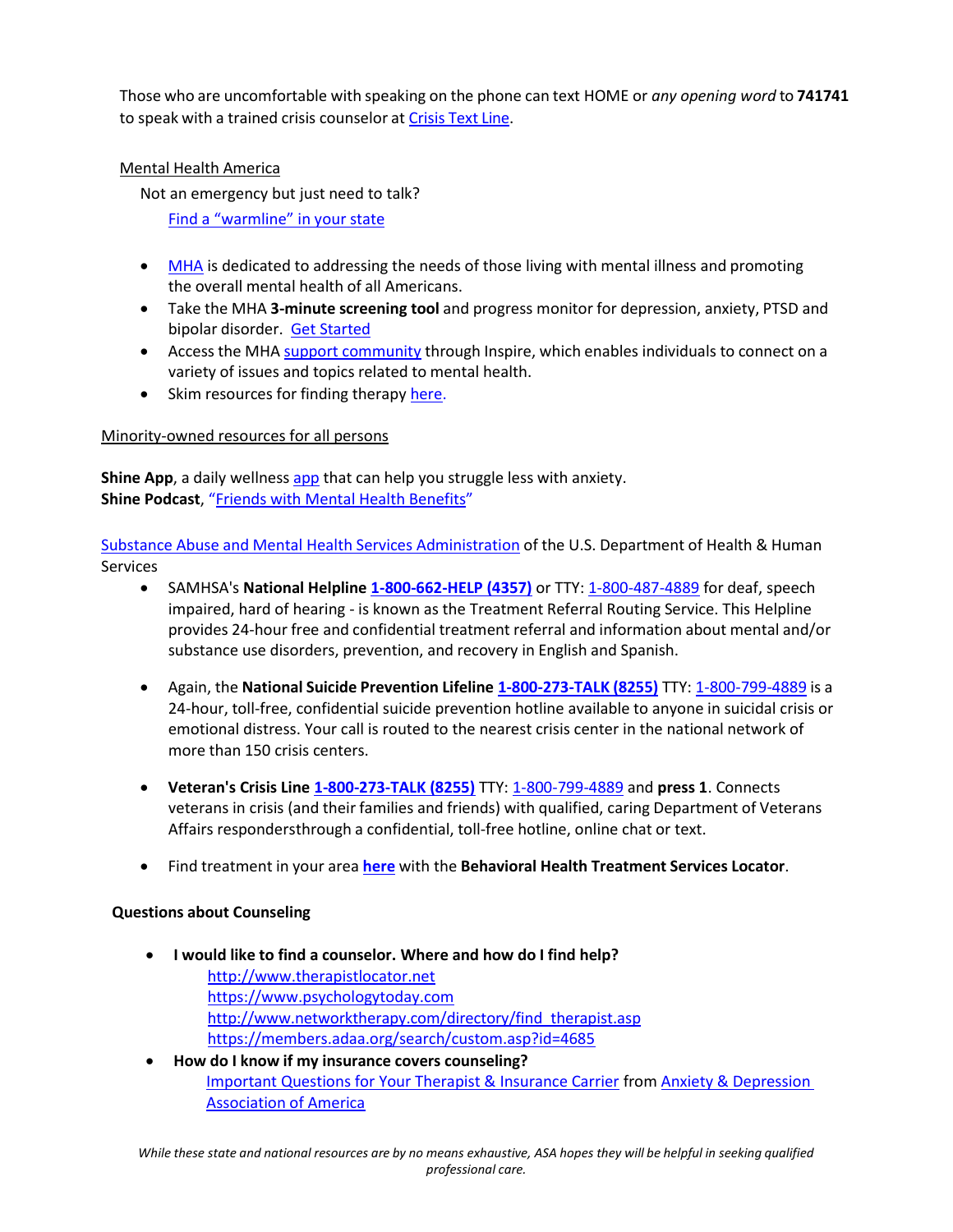## **National Resources - Farm Specific**

#### American Farm Bureau Federation

- Farm Bureau's [Farm State of Mind](https://www.fb.org/programs/rural-resilience/) program offers a very all-encompassing resource directory [here,](https://www.fb.org/land/fsom) including handouts and web links.
- Follow **#FarmStateofMind** on Facebook and Twitter, and check in regularly on the Farm Bureau website for new resources.

#### Avera Health System's Farm and Rural Stress Hotline

#### **Farm & Rural Stress Hotline: 800-691-4336**

Farmers, ranchers, and people who live in rural communities can call 1-800-691-4336 **24 hours** a day. The call is free and confidential. The hotline is staffed by trained assessment counselors who put callers in touch with local mental health resources.

#### National Farmers Union Farm Crisis Center

Th[e NFU Farm Crisis Center](https://farmcrisis.nfu.org/) offers national and local resources to farmers, including disaster, drought, and mediation resources.

#### Rural Health Information Hub

The RHI hub is designed to serve both as an introduction to rural response to farmer mental health and suicide prevention and as a reference that collects "best of the best" resources: documents, organizations, tools, funding opportunities, news items, events, and program examples.

#### <https://www.ruralhealthinfo.org/topics/farmer-mental-health>

#### Man Therapy—*Because you can't just rub dirt on your feelings*

Working-aged men are least likely to seek or receive mental health care. They do not talk about it with their friends, and they do not share it with loved ones. Man Therapy® gives men the resources they desperately need to face the perils life puts in front of them. The website includes videos covering manly ways to address everything from addictions to anxiety to suicide. There are live chat and phone crisis lines where men listen to men. To learn more about Man Therapy®, visit [mantherapy.org.](https://mantherapy.org/)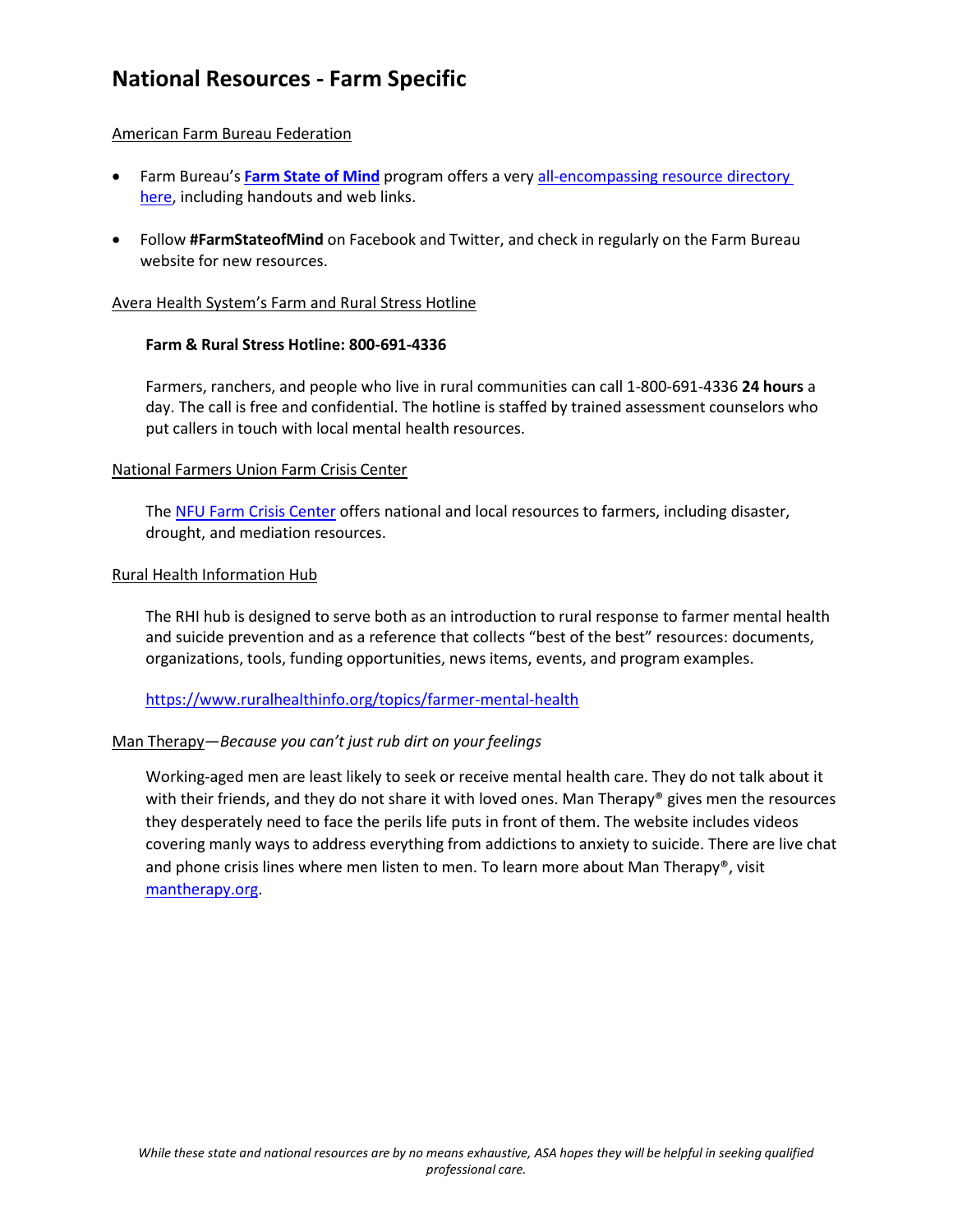#### Farm Aid

- Farm Aid Farmer Hotline: **1-800-FARM-AID**
- If you need to talk to someone directly, Farm Aid is there to listen. You can call their farmer hotline at 1-800-FARM-AID (1-800-327-6243) or reach them by email at [farmhelp@farmaid.org.](mailto:farmhelp@farmaid.org)
- Your information will be kept confidential.
- Farm Aid's online [Farmer Resource Network](https://www.farmaid.org/our-work/resources-for-farmers/) connects farmers to an extensive network of organizations across the country that help farmers find the resources they need to access new markets, transition to more sustainable and profitable farming practices, and survive natural disasters.
- About: Yes, this is the same Farm Aid you may recall pitching in during the 1980s farm crisis. Willie Nelson, Neil Young and John Mellencamp organized the first Farm Aid concert in 1985 to raise awareness about the loss of family farms and to raise funds to keep farm families on the land. Dave Matthews also joined the Farm Aid Board of Directors in 2001. 30-something years later, Farm Aid has raised \$64 million to promote a strong and resilient family farm system of agriculture. Farm Aid is a nonprofit organization whose mission is to keep family farmers on the land. Alongwith producing great music to support farms, Farm Aid support the emotional wellbeing of farmers and farm families through online resources and its call line.

#### *Ag State of Mind* weekly podcast with farmer Jason Medows

- Empathy can often be the best form of medicine, so tune in to Jason's weekly podcast to hear from a farmer who understands farm stress.
- "Ag State of Mind with Jason Medows" podcast is available on the Global Ag Network at <https://globalagnetwork.com/ag-state-of-mind-with-jason-medows/>
- Participate in the conversation on Jason's blog at <https://agstateofmind.health.blog/> or on Facebook, Instagram or Twitter @AGStateofMind1.
- Jason Medows is a pharmacist at Phelps Health in Rolla, Mo., and the owner-operator of a 700 acre cattle ranch in Cuba, Mo. The drought of 2012 and its impact on beef prices took more than a toll on Jason's farm finances in 2013. Depressed and suffering from severe anxiety, he reached out for help through online support communities, and he began exercising and actively working to improve his mental health. With help from others, he realized his legacy was his wife and four sons, not a 700-acre parcel of land. But Jason wanted to do more. Combining his unique experience and perspectives in health care and agriculture with his personal struggles with anxiety and depression, Jason decided to take action to help his fellow agricultural producers begin a conversation about mental health on the farm. He decided to start yet a third career as a prolific blogger and podcaster on mental health in the agricultural community. His goal was initiating a cultural shift that would enable farmers and ranchers to discuss mental health as openly as they might converse on weather, feeder cattle futures, corn prices, high school sports or the upcoming county fair. According to Jason, "I believe this is a lofty goal. However, we have to begin the conversation. We have to make this a normal part of our dialogue."

#### National Young Farmers Coalition

Your [local chapter](https://www.youngfarmers.org/chapters/) can be a great resource for seeking help.